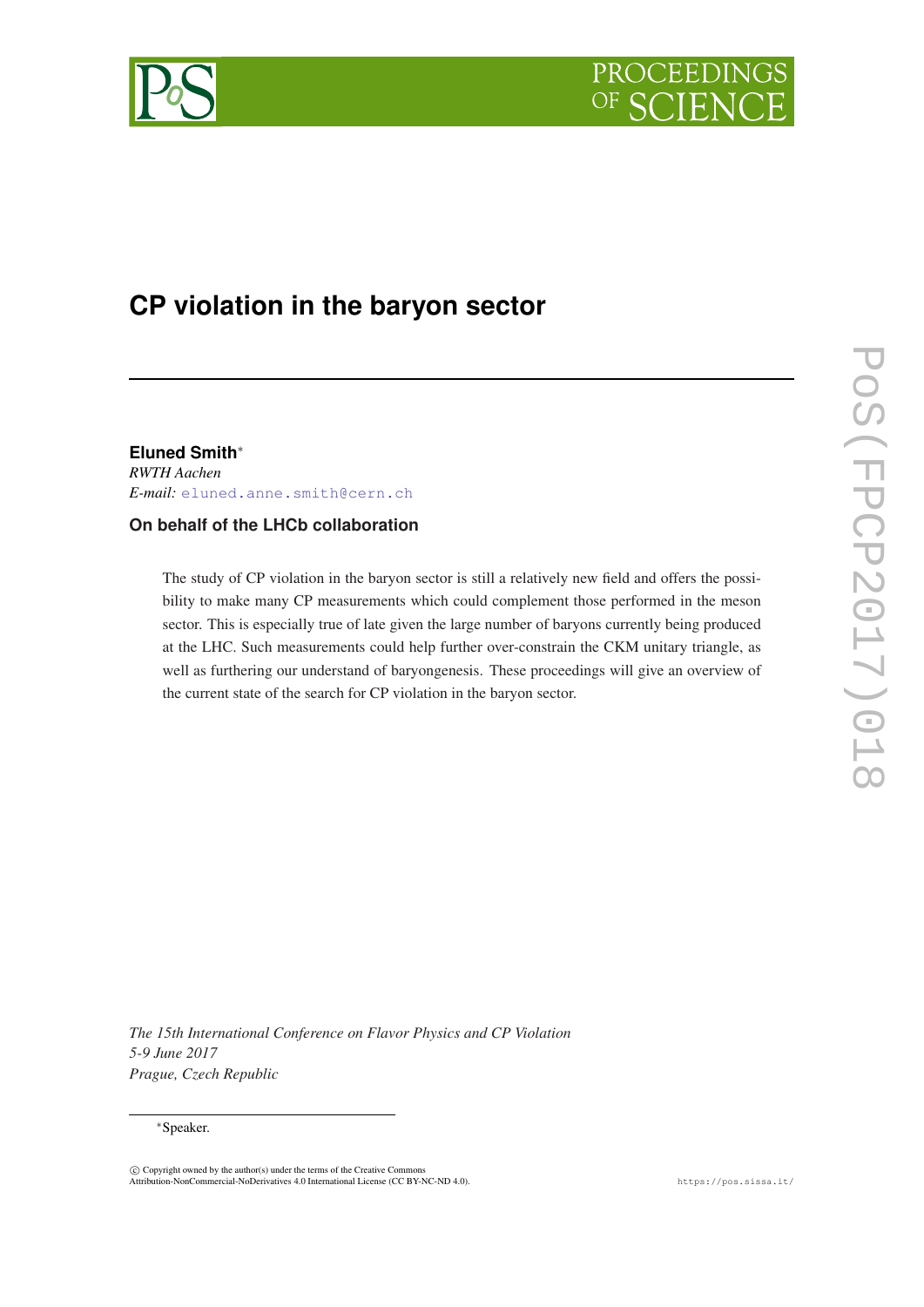### <span id="page-1-0"></span>1. Why look for CP violation in the baryon sector?

The presence of CP violation (CPV) in the meson sector was first discovered in 1963 by Cronin and Fitch [[1](#page-8-0)] and since then has been observed and well measured in  $B^0$ ,  $B^+$  and  $B_s^0$  decays. However, despite the increasing precision on both experimental results and the Standard Model (SM) predictions, no significant deviations from the SM have been seen in the meson sector.

The baryon sector offers the possibility to significantly increase the number of measurements made on CKM triangle parameters, as well as helping to further our understanding of baryongenesis.

#### 2. Experimental challenges when searching for CP violation in the baryon sector

There are various experimental parameters which could be sensitive to CP violation, the most straight forward being the asymmetry,  $A_{CP}$ , defined as  $\frac{N-\overline{N}}{N+\overline{N}}$ , where  $N(\overline{N})$  refers to the number of decays (charge conjugate decays) observed.

However, in order to extract the true value of  $A_{CP}$  the production and reconstruction asymmetries must also be well understood. Unfortunately, measuring the production asymmetry is non-trivial at hadron colliders, and therefore, where possible, it is often more desirable to use experimental parameters which are not sensitive to production asymmetries.

Of relevance to the analyses outlined in these proceedings are the experimental parameters ∆*ACP* and so-called triple products. The quantity ∆*ACP* is defined as the difference in *ACP* between two decays that have the same mother, and ideally the same final states. Thus, by taking the difference in  $A_{CP}$  between such two decays, the unknown production asymmetries cancel.

Alternatively, one can also construct observable which are CP-odd and, by construction, not sensitive to production asymmetries. There are various ways to form such CP-odd observables and one method is via asymmetries under the  $\hat{T}$  and P operators, where here  $\hat{T}$  is an unitary operator which reverses both the momentum and spin three-vectors  $[2, 3]$  $[2, 3]$  $[2, 3]$  $[2, 3]$ . The precise formation of these CP-odd observables will be outlined in section [5.](#page-3-0)

# **3.** Search for CPV in  $\Lambda_b^0 \to p \pi^-$  (*K*<sup>-</sup>) decays at CDF

The decays  $\Lambda_b^0 \to p\pi^-(K^-)$  are the baryonic equivalent of the decays  $B^0 \to K^+(\pi^+) \pi^-$ , as demonstrated by the Feynman diagrams in Fig. [1](#page-2-0). This decay occurs via either a tree level process involving the CKM elements  $V_{ub}V_{ud}^*$ , or via a loop involving the CKM elements  $V_{tb}V_{td}^*$ . Given that CPV can arise from the interference of two amplitudes with relative phases that differ between particle and antiparticle decays, and the large relative phase between  $V_{ub}V_{ud}^*$  and  $V_{tb}V_{td}^*$ , these decays could be particularly sensitive to CPV effects.

In addition, the theoretical predictions for the amount of CPV in this decay are very precise, with a relative error of  $\sim 3\%$  [[4](#page-8-0)]. In Ref. [4] the value for CPV in  $\Lambda_b^0 \to p\pi^-(K^-)$  decays is predicted to be around 5%. A search for CPV in  $\Lambda_b^0 \to p \pi^-(K^-)$  decays was performed by CDF in 2014 and was found to be consistent with both the SM predictions and zero [\[5\]](#page-8-0), with uncertainties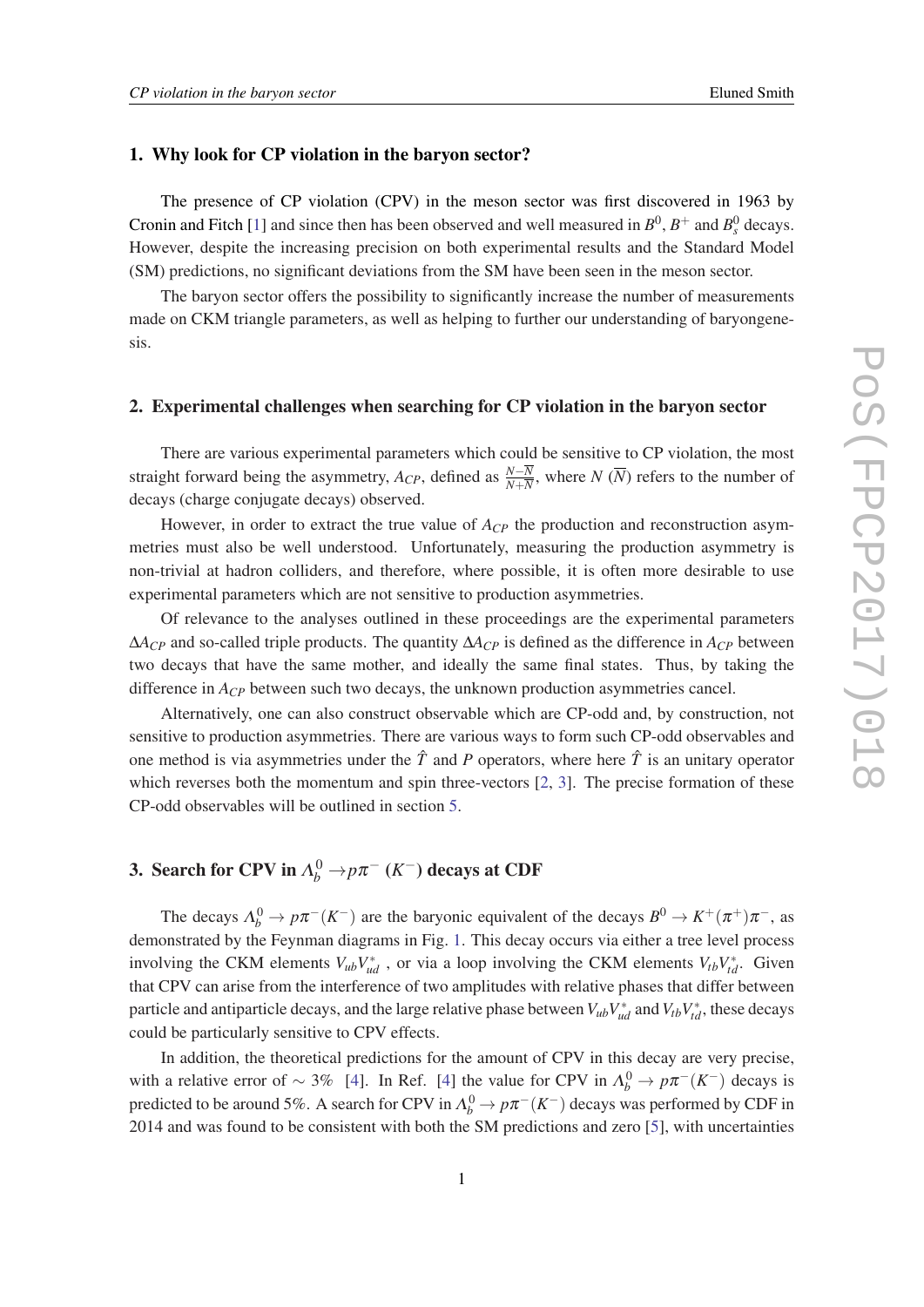<span id="page-2-0"></span>

Figure 1: Comparison of Feynman diagrams for  $\Lambda_b^0 \to p\pi^-$  decays (left) and  $B^0 \to K^+\pi^-$  decays (right).

being dominated by statistics:

$$
A_{CP}(\Lambda_b^0 \to p\pi^-) = +0.06 \pm 0.07(stat) \pm 0.03(syst)
$$
\n(3.1)

$$
A_{CP}(\Lambda_b^0 \to pK^-) = +0.10 \pm 0.08(stat) \pm 0.04(syst).
$$
 (3.2)

The fit to the invariant mass distribution, where both daughters are given a pion mass hypothesis, is shown in Fig. 2. The relevant yields extracted from the fit are shown in Tab. 1.





Given the large number of  $\Lambda_b^0$  baryons produced at the LHC, the LHCb collaboration will be able to increase the  $\Lambda_b^0 \to p\pi^-(K^-)$  yields by a factor of 10, yielding a precision of  $\sim 3\%$  on the measured value of CPV in  $\Lambda_b^0 \to p \pi^-(K^-)$  decays.

# **4.** CP searches in  $\Lambda_b^0 \rightarrow \Lambda K^+ K^- (\pi^-)$  decays

The charmless baryon decays  $\Lambda_b^0 \to \Lambda K^+ K^-$  ( $\pi^-$ ) are of interest given that they occur via penguin processes and therefore will be suppressed in the SM and sensitive to interference effects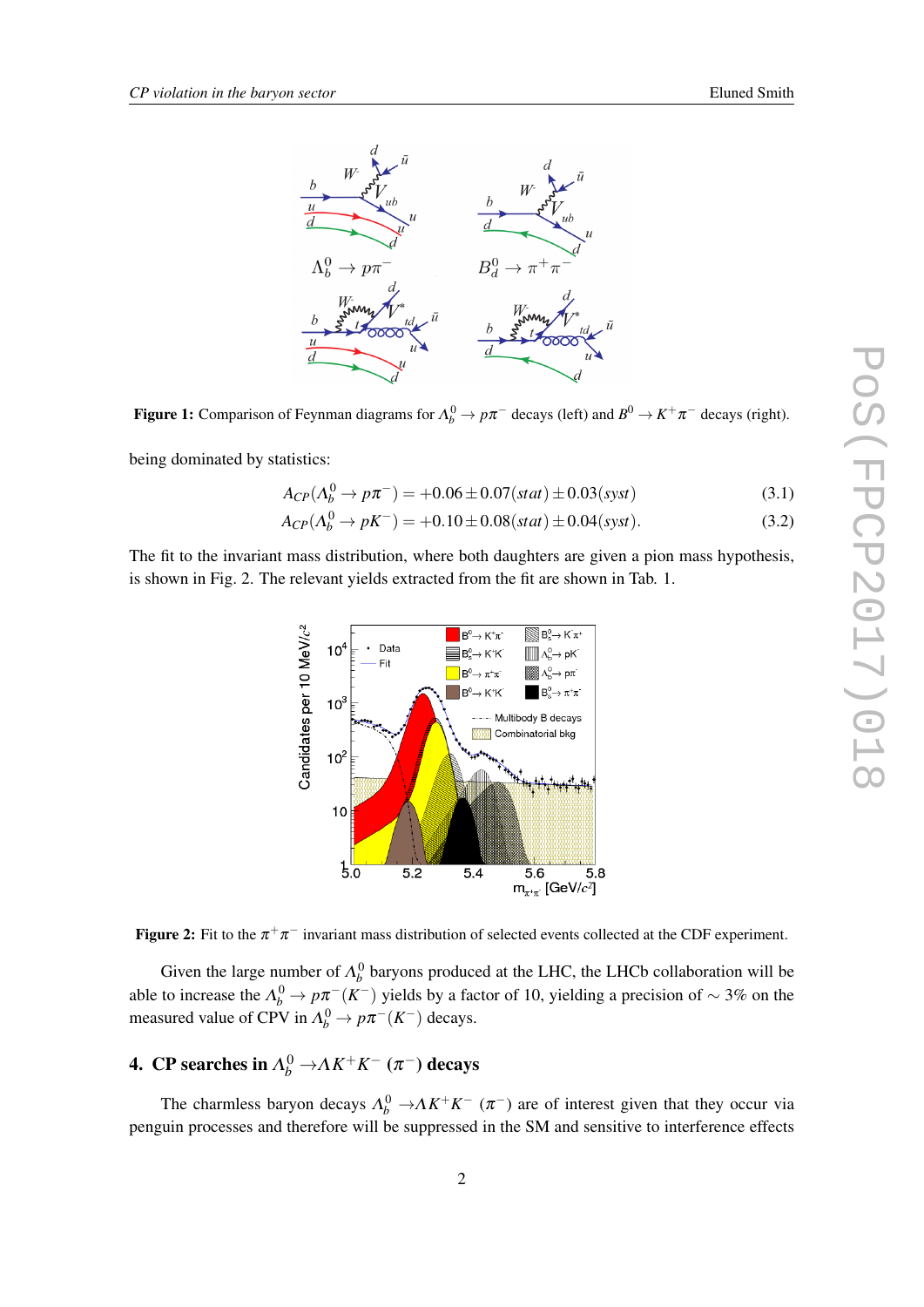| Decav                                                        | $\mathcal{N}_{b\rightarrow f}$ | $\Delta\tau$              |
|--------------------------------------------------------------|--------------------------------|---------------------------|
| $\overline{B^0 \rightarrow K^+ \pi^-}$ 5313 ± 109 6348 ± 117 |                                |                           |
| $B_s^0 \to K^- \pi^+$                                        |                                | $560 \pm 51$ $354 \pm 46$ |
| $\Lambda_b^0 \to p \pi^-$                                    | $242 + 24$                     | $206 + 23$                |
| $\Lambda_b^0 \rightarrow pK^-$                               | $271 + 30$                     | $324 + 31$                |

**Table 1:** Yield taken from the fit to the  $\pi^+\pi^-$  invariant mass distribution.

<span id="page-3-0"></span>from potential new physic particles. In addition, by using the decays  $\Lambda_b^0 \to \Lambda_c^+$  ( $\to \Lambda \pi^+$ ) $\pi^-$  or  $\Lambda_b^0 \to \Lambda_c^+$  ( $\to \Lambda K^+$ ) $\pi^-$  as control channels the production and reconstruction asymmetries can be largely cancelled. In Ref. [\[6\]](#page-8-0) the LHCb collaboration observed for the first time the decays  $\Lambda_b^0 \to \Lambda K^+ K^- (\pi^-)$ . The CP asymmetries were measured to be

$$
A_{CP}(\Lambda K^{+}\pi^{-}) = 0.53 \pm 0.23 \pm 0.11 \tag{4.1}
$$

$$
A_{CP}(\Lambda K^+ K^-) = 0.28 \pm 0.10 \pm 0.07,\tag{4.2}
$$

which are less then  $3\sigma$  away from zero, indicating consistency with CP symmetry. The fits to the invariant mass distributions of events constructed under the  $\Lambda K^+K^-$  and  $\Lambda K^+\pi^-$  hypotheses are shown in Fig. 3.



**Figure 3:** Fit to the  $\Lambda K^{+} K^{-}$  and  $\Lambda K^{+} \pi^{-}$  invariant mass distributions.

### 5. First evidence for CP violation in baryons

The decays  $\Lambda_b^0 \to p\pi^-\pi^+\pi^-$  and  $\Lambda_b^0 \to p\pi^-K^+K^-$  can occur either via a tree-level decay or via a penguin process. The Feynman diagram for both tree and loop-level processes can be seen in Fig. [4.](#page-4-0)

It is expected for the decays via tree-level diagrams and loop-level diagrams to have a similar amplitude, with tree-level processes being proportional to  $V_{ub}V_{ud}^*$  and loop-level being proportional to  $V_{tb}V_{td}^*$ . Again, the large relative phase between  $V_{ub}V_{ud}^*$  and  $V_{tb}V_{td}^*$  makes this process particular sensitive to CPV effects.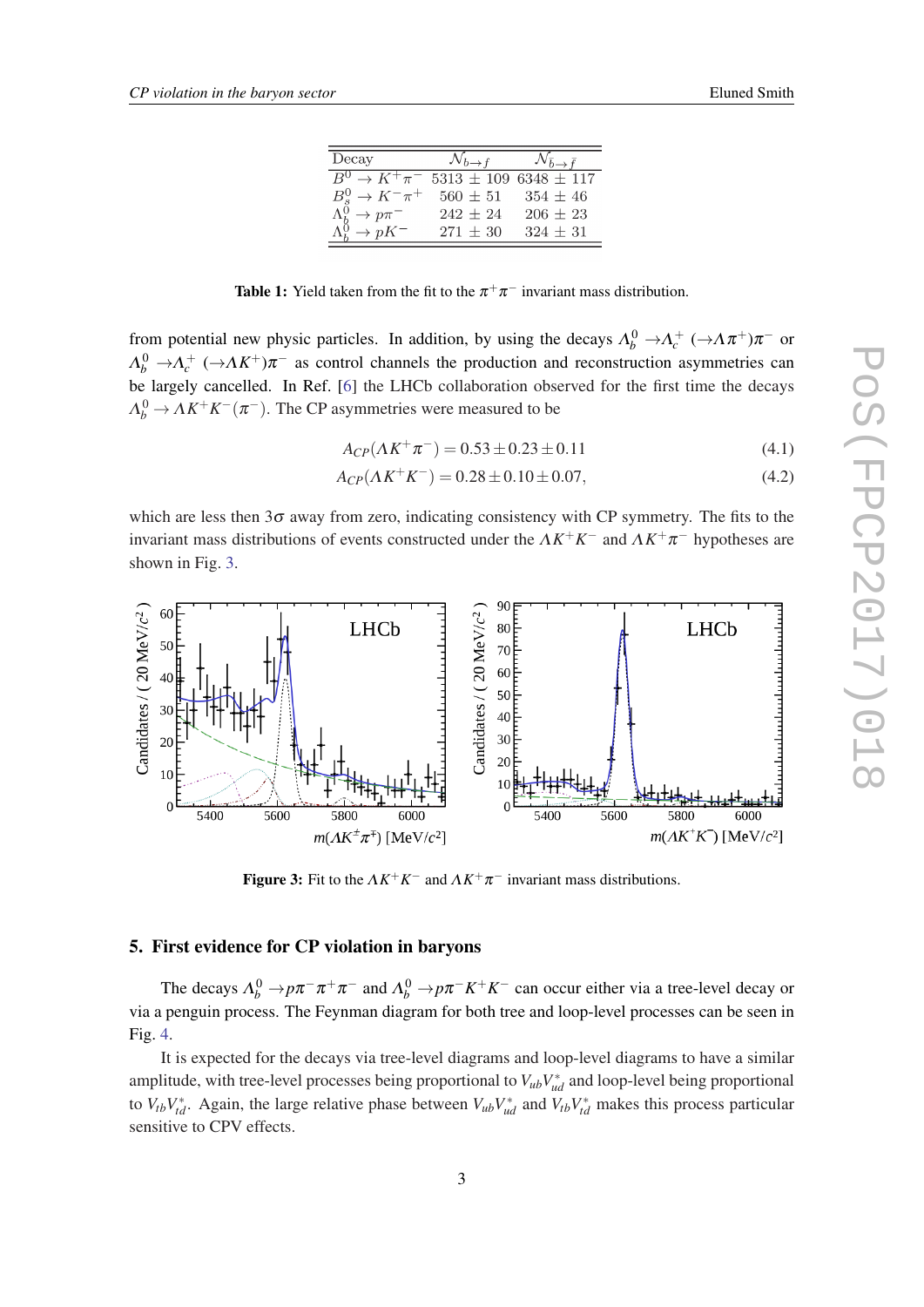<span id="page-4-0"></span>

Figure 4: The tree and penguin diagrams for  $\Lambda_b^0 \to p\pi^-\pi^+\pi^-$  and  $\Lambda_b^0 \to p\pi^-K^+K^-$  decays.

The search for CPV in these decays is performed using triple-products, as introduced in sec-tion [2.](#page-1-0) Searches for CPV with triple-product asymmetries are particularly suited to charmless  $\Lambda_b^0$ four-body decays to hadrons [\[7\]](#page-8-0) thanks to their rich resonant substructure, particularly in the case of  $\Lambda_b^0 \to p \pi^- \pi^+ \pi^-$ .

The LHCb collaboration performed a search for CPV in  $\Lambda_b^0\to p\pi^-\pi^+\pi^-$  and  $\Lambda_b^0\to p\pi^-K^+K^$ decays in Ref. [[8](#page-8-0)] using triple products suggested in Ref. [\[7\]](#page-8-0) given as:

$$
\Lambda_b^0: C_{\hat{T}} = \mathbf{p}_p \cdot (\mathbf{p}_{h_1^-} \times \mathbf{p}_{h_2^+}) \propto \sin(\phi) \tag{5.1}
$$

$$
\overline{\Lambda_b^0} : \overline{C}_{\hat{T}} = \mathbf{p}_{\overline{p}} \cdot (\mathbf{p}_{h_1^+} \times \mathbf{p}_{h_2^-}) \propto \sin(\overline{\phi}), \tag{5.2}
$$

where  $h^+$  is the pion (in the case of  $\Lambda_b^0 \to p\pi^-\pi^+\pi^-$ ) or kaon (in the case of  $\Lambda_b^0 \to p\pi^-K^+K^-$ ) with the same sign as the proton, and  $h^-$  is the pion with both the opposite sign to the proton and the greatest momentum in the rest frame of the  $\Lambda_b^0$  (in the case of  $\Lambda_b^0 \to p\pi^-\pi^+\pi^-$ ) or the kaon with the opposite sign to the proton (in the case of  $\Lambda_b^0 \to p\pi^- K^+ K^-$ ). The angle  $\phi$  is shown in Fig. [5](#page-5-0) and is defined as the angle between the two decay planes indicated in Fig. [5](#page-5-0) in the rest frame of the  $\Lambda_b^0$ .

Asymmetries must than be constructed from the triple products,  $C_{\hat{T}}$  and  $\overline{C}_{\hat{T}}$ , and these are defined as:

$$
A_{\hat{T}} = \frac{N_{C_{\hat{T}}}^+ - N_{C_{\hat{T}}}^-}{N_{C_{\hat{T}}}^+ + N_{C_{\hat{T}}}^-}
$$
\n(5.3)

$$
\overline{A}_{\hat{T}} = \frac{\overline{N}_{-\overline{C}_{\hat{T}}}^+ - \overline{N}_{-\overline{C}_{\hat{T}}}^-}{\overline{N}_{-\overline{C}_{\hat{T}}}^+ + \overline{N}_{-\overline{C}_{\hat{T}}}^-},\tag{5.4}
$$

where  $N_C^{+/-}$  $C_i^{+/-}$  refers to the number of events with  $C_{\hat{T}}$  greater or less than zero, respectively.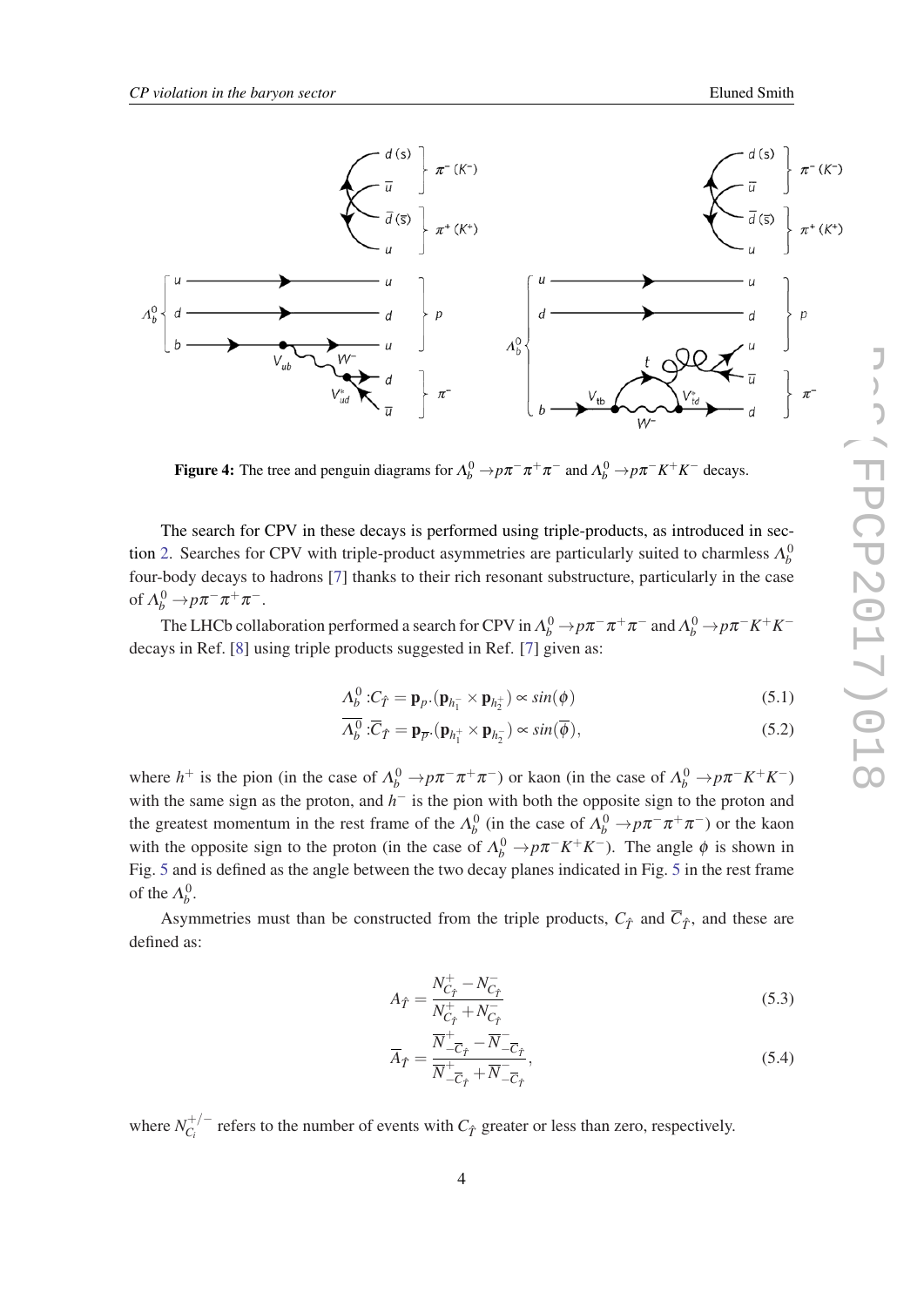<span id="page-5-0"></span>



From these asymmetries CP-odd observables can be constructed as:

$$
a_P^{\hat{T}-odd} = \frac{1}{2}(A_{\hat{T}} + \overline{A}_{\hat{T}})
$$
\n(5.5)

$$
a_{CP}^{\hat{T}-odd} = \frac{1}{2}(A_{\hat{T}} - \overline{A}_{\hat{T}}),
$$
\n(5.6)

where a deviation from zero in  $a_P^{\hat{T}-odd}$   $(a_{CP}^{\hat{T}-odd})$  would indicate P (CP) violation.

In four-body particle decays, the CP asymmetries may vary over the phase space due to resonant contributions and their interference effects. These effects may possibly cancel when integrated over the whole phase space. Thus for the  $\Lambda_b^0 \to p \pi^- \pi^+ \pi^-$  decays, the asymmetries are measured in different regions of phase space using two binning schemes (selected before looking at the data) as proposed in Ref. [[9](#page-8-0)]. These two binning schemes are referred to as scheme A and scheme B. Scheme A involves splitting the phase space into bins depending on  ${m(p\pi^+), m(p\pi^-\rm_{slow}), m(\pi^+\pi^-\rm_{slow}), m(\pi^+\pi^-\rm_{fast}), |\phi|}\}$ , with 12 bins being defined in total. Scheme B splits the phase space into bins depending on  $|\phi|$ .

The value of the CP-odd observables for the different binning schemes is shown in Fig. 6.

To calculate the deviation from the null hypothesis, a  $\chi$ 2 test is carried out for each observable across each binning scheme. Here,  $\chi2$  is defined as  $R^TV^{-1}R$ , where  $R$  is the array of measurements and *V* is the covariance matrix, which is the sum of the statistical and systematic covariance matrices. An average systematic uncertainty, which is dominated by experimental effects that could cause bias in the measured asymmetries, is assigned for all bins. The systematic uncertainties are assumed to be fully correlated and their contribution is small compared to the statistical uncertainties.

The resulting values for  $a_{CP}^{\hat{T}-odd}$  are 2.0 and 3.4 $\sigma$  for schemes A and B respectively. The resulting values for  $a_P^{\hat{T}-odd}$  are 2.8 and 2.4 $\sigma$  for schemes A and B respectively. The combined significance for  $a_{CP}^{\hat{T}-odd}$  from the two schemes, where correlations between the two schemes are taken into account using pseudo experiments, is  $3.3\sigma$ . The sensitivity of the result to the binning scheme used is tested by varying bin sizes and recalculating the global significances, which consistently remains above 3σ.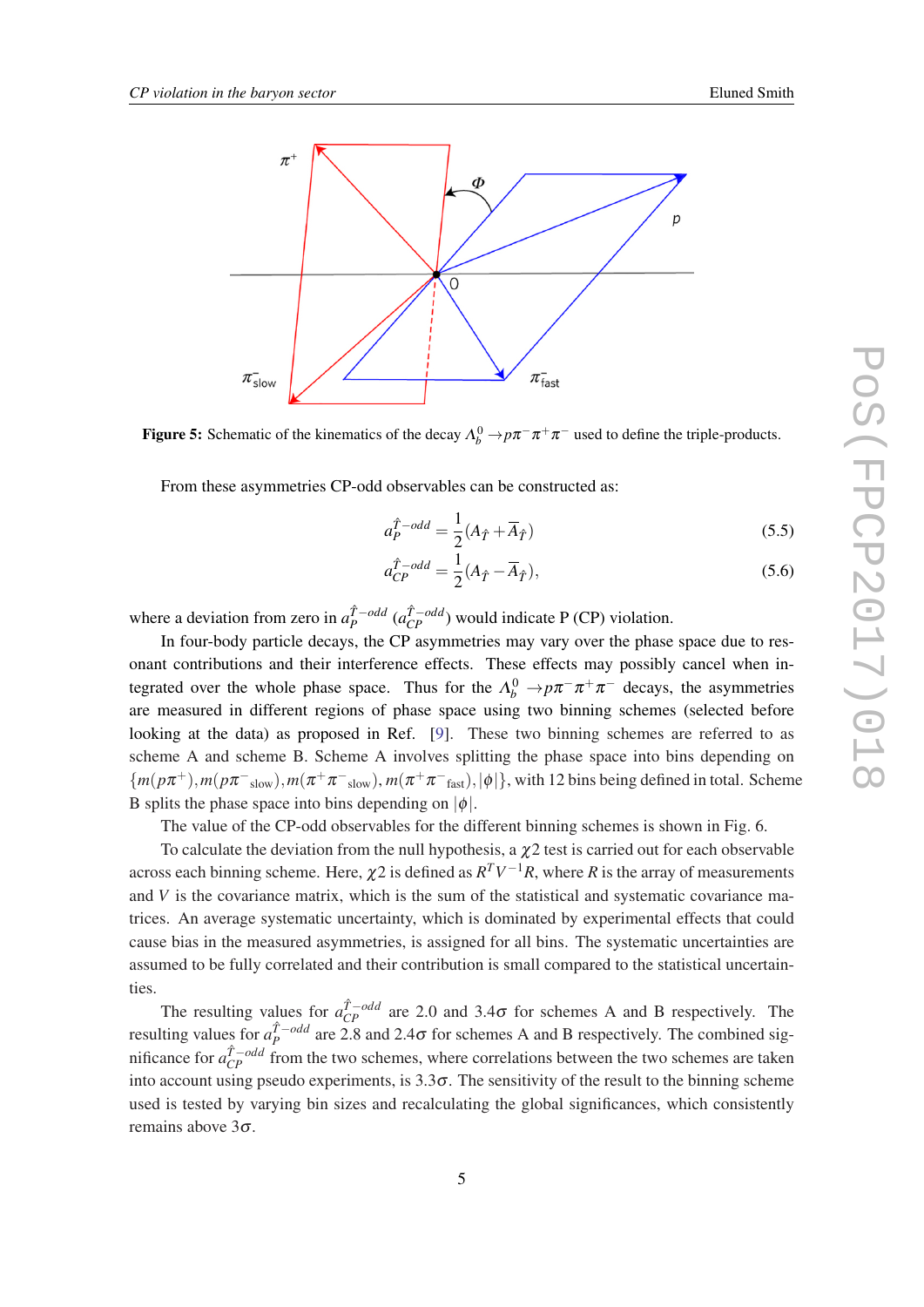<span id="page-6-0"></span>

**Figure 6:** The value of the CP-odd observables,  $a_P^{\hat{T}-odd}$ ,  $a_{CP}^{\hat{T}-odd}$ , for the different binning schemes are represented by open boxes and filled circles respectively. Scheme A shows the CP-odd observables as a function of bin number, where each bin number indicates a certain region in  $\{m(p\pi^+), m(p\pi^-_{slow}), m(\pi^+\pi^-_{slow})\}$  $m(\pi^+\pi^-_{\text{fast}}),|\phi|\}$  phase space.

For the decay  $\Lambda_b^0 \to p\pi^- K^+ K^-$  the lack of statistics means only two bins, dependent on the mass of the kaon-proton system, were used, and the results were consistent with P and CP symmetry.

This analysis constitutes the first evidence for CP-violation in the baryon sector.

### 6. Searches for CPV in Flavour Changing Neutral Current (FCNC) processes

### **6.1**  $\Lambda_b^0 \rightarrow pK^- \mu^+ \mu^-$  decays

The decay  $\Lambda_b^0$   $\rightarrow$   $pK^-\mu^+\mu^-$  occurs via a Flavour Changing Neutral Current (FCNC), as shown in Fig. 7, and therefore could be sensitive to new physics effects.



**Figure 7:** Possible Feynman diagrams from  $\Lambda_b^0 \to pK^- \mu^+ \mu^-$  decays.

Searches for CPV were made for this decay, both by using triple-products, similar to those outlined in Ref. [5](#page-3-0) and by looking at ∆*ACP*, where the differential was taken with respect to the decay  $\Lambda_b^0 \to J/\psi pK^-$ . The searches for CPV via either the triple products or  $\Delta A_{CP}$  method are complementary, as the magnitude of CPV for each method is a function of the relative strong phase between the particle and anti-particle decay. Thus where one method maybe not be sensitive to CPV effects the other may still be.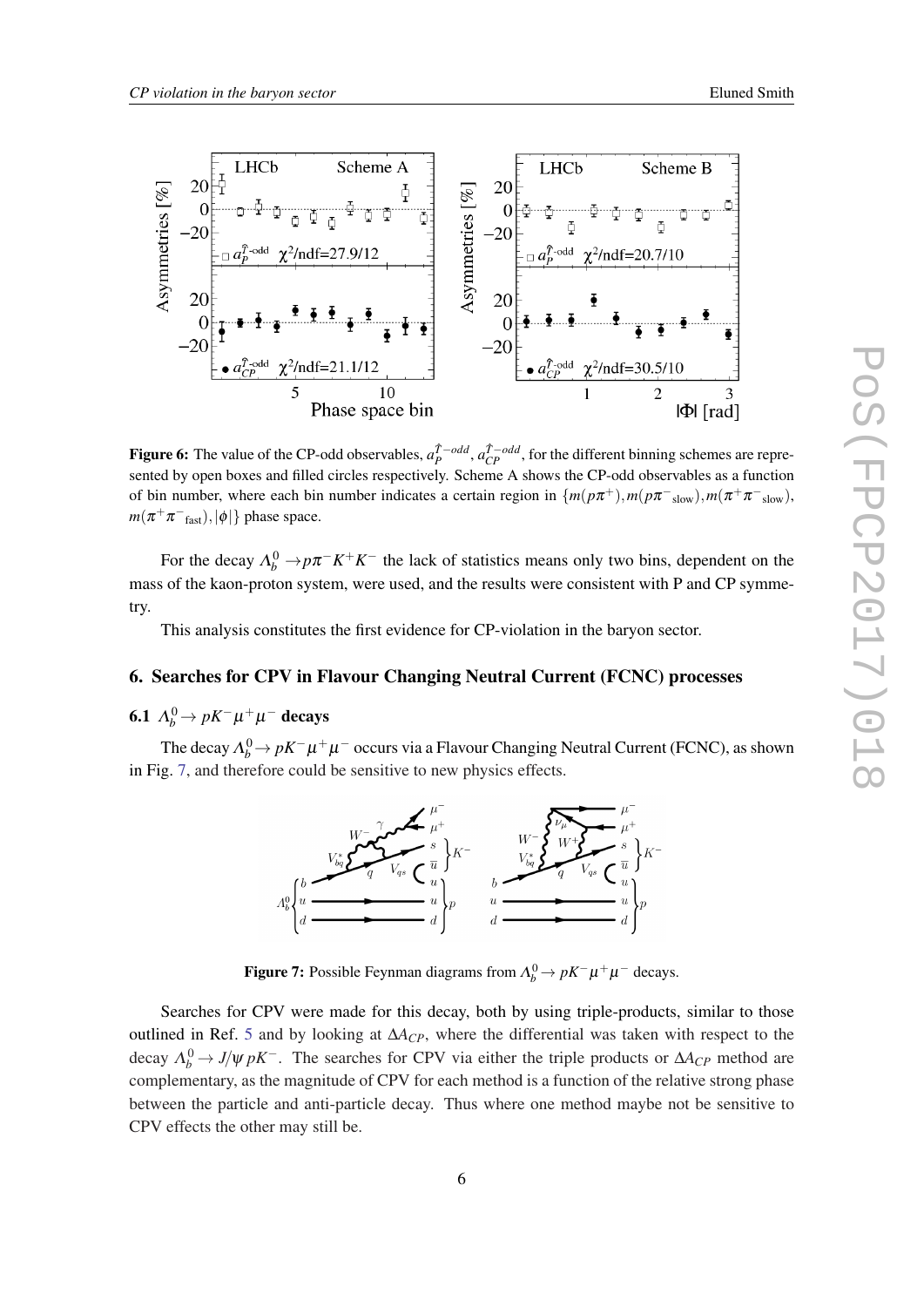The fit to the invariant mass distribution for both the particle and anti-particle decay is shown in Fig. 8 and the resulting values for  $\Delta A_{CP}$  and  $a_{CP}^{\hat{T}-odd}$  are measured as:



**Figure 8:** The fits to the invariant mass distribution of daughters reconstructed under the *pK*−µµ ( $\bar{p}K^+\mu\mu$ ) hypothesis.

$$
\Delta A_{CP} = (-3.5 \pm 5.0(stat) \pm 0.2(syst)) \times 10^{-2}
$$
 (6.1)

$$
a_{CP}^{\hat{T}-odd} = (1.2 \pm 5.0 \text{(stat)} \pm 0.7 \text{(syst)}) \times 10^{-2},\tag{6.2}
$$

both of which are consistent with CP symmery [\[10](#page-8-0)].

### 6.2  $\Lambda_b^0 \rightarrow p \pi^- \mu^+ \mu^-$  decays

The Cabibbo suppressed equivalent of the decay  $\Lambda_b^0 \to pK^-\mu^+\mu^-$  is  $\Lambda_b^0 \to p\pi^-\mu^+\mu^-$ , where the *s* quark would be swapped for a *d* quark in Fig. [7](#page-6-0). This decay was observed by the LHCb collaboration in Ref. [[11\]](#page-8-0) and the fit to the invariant mass distribution is shown in Fig. 9. This decay channel has the potential to allow CPV searches to be carried out with the collection of more data during Run 2 of the LHC.



**Figure 9:** Fit to the invariant mass distribution of daughters reconstructed under the  $p\pi\mu\mu$  mass hypothesis.